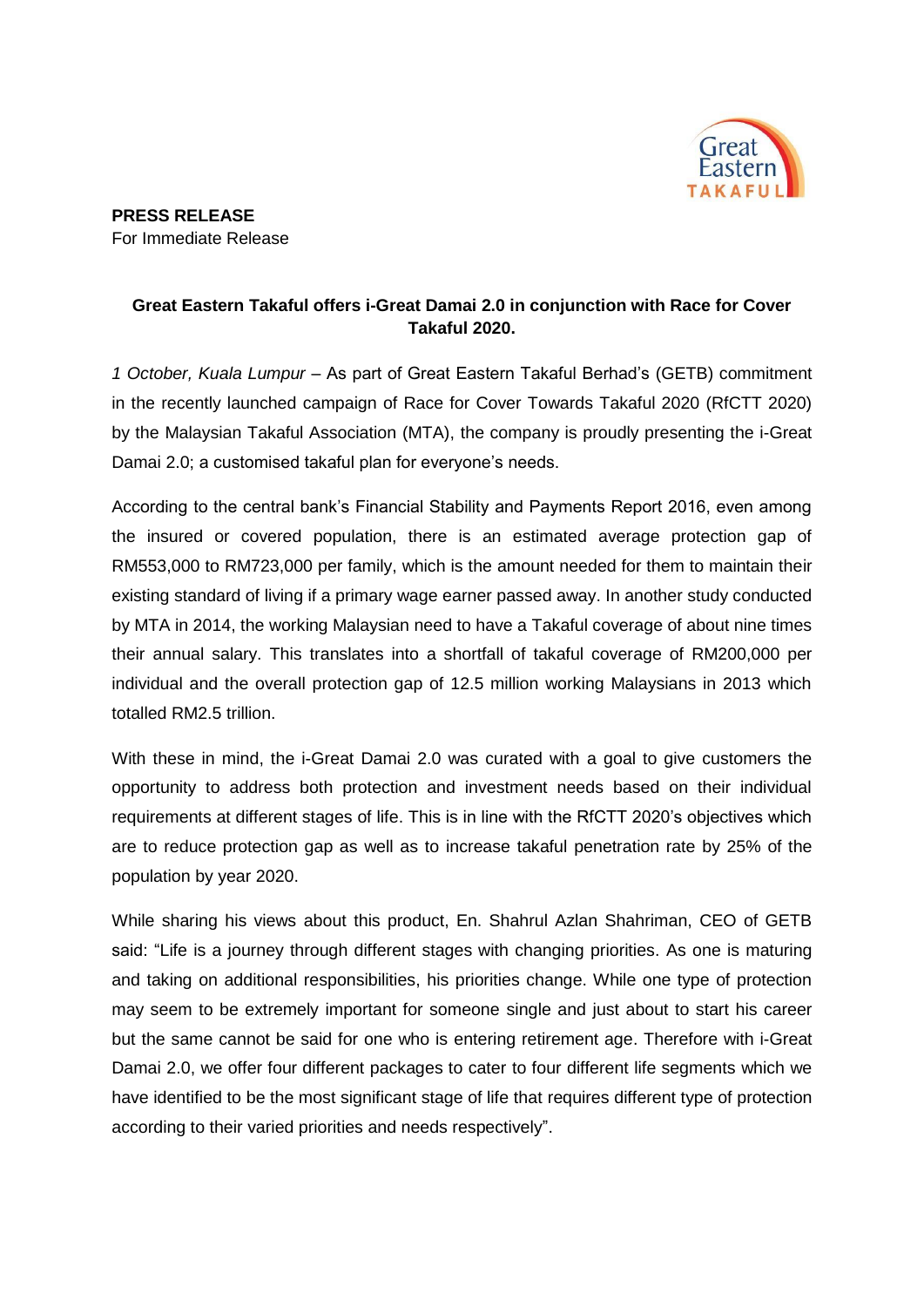He also added, "i-Great Damai 2.0 also offers flexibility in customising your plan with its unique riders to complement your coverage to suit your needs as you grow along. i-Great Damai 2.0 is a great choice to those seeking a Shariah-compliant takaful that not only protects them but offers them a chance to create savings via Shariah-compliant investment funds throughout their lives".

i-Great Damai 2.0 is a regular contribution investment-linked family takaful plan with access to professionally managed unit fund(s) that matures at age 99. It offers four different comprehensive packages to suit different stages and priorities in life. Its *Start Right* package has a mix of investment-linked plan, medical, accidental and income riders, which is packaged to suit the younger generation who are about to venture into working life. Whether you are carving out your career or taking time off to travel, you should be getting the right protection from now so that it helps you financially in the future.

*Prime Care* is another package in i-Great Damai 2.0 designed for a young family which consists of investment-linked plan together with a list of medical and critical illness related riders. When you are supporting a family, you perhaps face the most daunting financial pressures with expenses like a new home and raising young children. As parents, your most basic instinct is to protect your children and do all that you can for them. That is why *Prime Care* is an important consideration for every family to protect your children should anything unforeseen happens to you.

The third plan under the i-Great Damai 2.0 umbrella is the *Smart Lady* package. It is designed for women that covers medical and critical illness related riders. Nowadays, women are go-getters as they are not only taking care of their homes but are also excelling at the workplace. Challenges of managing work, family and home can take its toll even on the healthiest person. With coverage on early stage such as female vital organs, breast mastectomy and other female related illnesses, *Smart Lady* package is the smartest health choice for every woman.

*Hajj Ready* is another unique package i-Great Damai 2.0 has to offer. It is a combination of investment-linked plan with a specifically designed Hajj benefit topped with an accidental rider. While the Hajj rider is particularly for the pilgrimage, providing a double indemnity as well as Badal Hajj benefit should Death or Total & Permanent Disability occurs, the investment portion assists growth of savings when the plan matures. *Hajj Ready* is what you need to prepare yourself and perform the pilgrimage with a peace of mind.

For more information about i-Great Damai, please visit [www.greateasterntakaful.com](http://www.greateasterntakaful.com/) or www.facebook.com/greateasterntakaful.